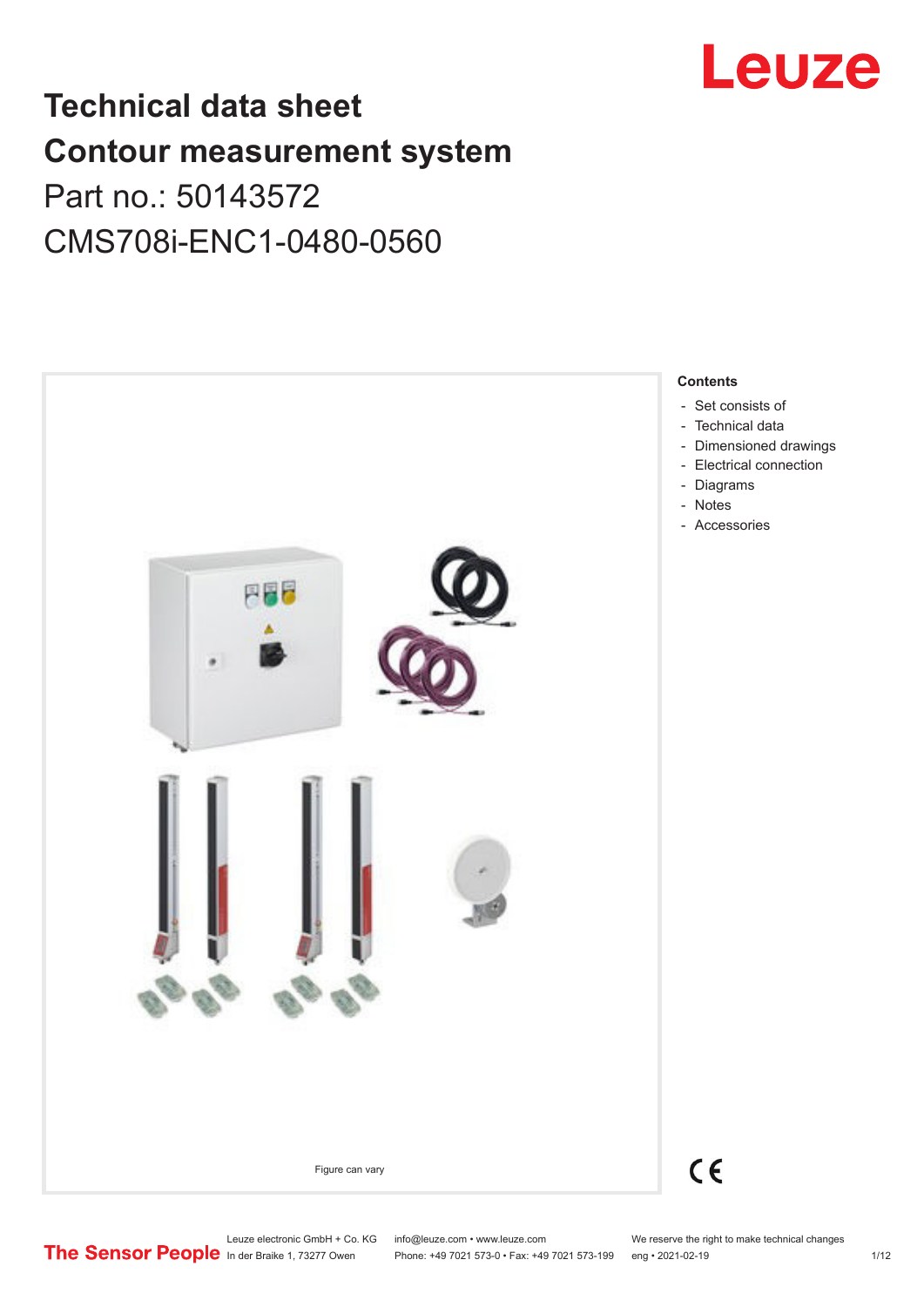# **Set consists of**

# Leuze

|     | Quantity       | Part no. | <b>Designation</b>                      | <b>Article</b>                               | <b>Description</b>                                                                                                                                                                                                                                    |
|-----|----------------|----------|-----------------------------------------|----------------------------------------------|-------------------------------------------------------------------------------------------------------------------------------------------------------------------------------------------------------------------------------------------------------|
|     | $\overline{2}$ | 424417   | <b>BT-2P40</b>                          | Mounting bracket set                         | Bore hole 1: M6<br>Bore hole 2: M6<br>Design of mounting device: Mounting clamp<br>Fastening, at system: Groove mounting<br>Mounting bracket, at device: Groove mounting<br>Type of mounting device: Clampable<br>Material: Metal                     |
|     | $\mathbf{1}$   | 50118742 | $L-M12$                                 | CML730i-R05-480.A/ Light curtain receiver    | Operating range: 0.1  4.5 m<br>Interface: IO-Link<br>Connection: Connector, M12, Axial, 8-pin                                                                                                                                                         |
|     | $\mathbf{1}$   | 50118743 | $L-M12$                                 | CML730i-R05-560.A/ Light curtain receiver    | Operating range: 0.1  4.5 m<br>Interface: IO-Link<br>Connection: Connector, M12, Axial, 8-pin                                                                                                                                                         |
|     | $\mathbf{1}$   | 50118581 | M12                                     | CML730i-T05-480.A- Light curtain transmitter | Operating range: 0.1  4 m<br>Connection: Connector, M12, Axial, 5-pin                                                                                                                                                                                 |
|     | $\mathbf{1}$   | 50118582 | M12                                     | CML730i-T05-560.A- Light curtain transmitter | Operating range: 0.1  4 m<br>Connection: Connector, M12, Axial, 5-pin                                                                                                                                                                                 |
|     | $\overline{2}$ | 50129781 | <b>KDS DN-M12-5A-</b><br>M12-5A-P3-050  | Interconnection cable                        | Suitable for interface: IO-Link, DeviceNet, CANopen<br>Connection 1: Connector, M12, Axial, Female, A-coded, 5-pin<br>Connection 2: Connector, M12, Axial, Male, A-coded, 5-pin<br>Shielded: Yes<br>Cable length: 5,000 mm<br>Sheathing material: PUR |
|     | 3              | 50135146 | 8A-P1-050                               | KDS S-M12-8A-M12- Interconnection cable      | Connection 1: Connector, M12, Axial, Female, A-coded, 8 -pin<br>Connection 2: Connector, M12, Axial, Male, A-coded, 8-pin<br>Shielded: Yes<br>Cable length: 5,000 mm<br>Sheathing material: PUR                                                       |
|     | $\mathbf{1}$   | 50144568 | LMSMA35500024KH Rotary encoder<br>10M16 |                                              |                                                                                                                                                                                                                                                       |
| 円線り | $\mathbf{1}$   | 50142930 | LSC708-ENC-100                          | Switch cabinet                               | Supply voltage: 100  263 V, AC<br>Switching inputs: 4 Piece(s)<br>Switching outputs: 4 Piece(s)<br>Connections: 11 Piece(s)                                                                                                                           |

In der Braike 1, 73277 Owen Phone: +49 7021 573-0 • Fax: +49 7021 573-199 eng • 2021-02-19 2/12

Leuze electronic GmbH + Co. KG info@leuze.com • www.leuze.com We reserve the right to make technical changes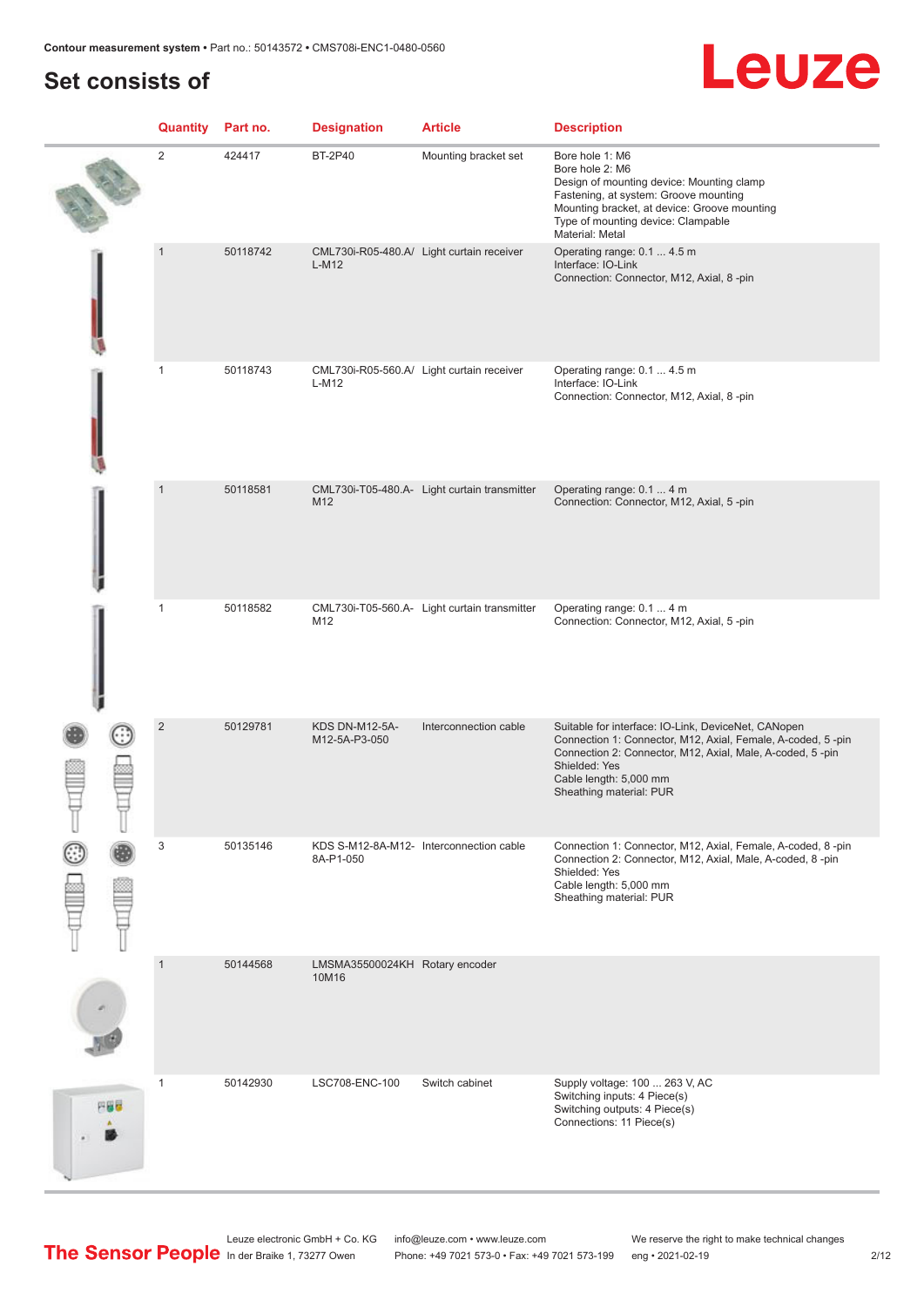# <span id="page-2-0"></span>**Technical data**

# **Leuze**

| Basic data                                                |                                         |
|-----------------------------------------------------------|-----------------------------------------|
| <b>Series</b>                                             | CMS 7xxi                                |
| Contains                                                  | 1x dongle CMS700                        |
|                                                           | 1x rotary encoder                       |
| Order guide                                               | Additional models on request            |
|                                                           |                                         |
| <b>Functions</b>                                          |                                         |
| <b>Functions</b>                                          | For a minimum object height $\geq$ 5 mm |
|                                                           |                                         |
| <b>Optical data</b>                                       |                                         |
| <b>Operating range</b>                                    | Guaranteed operating range              |
| <b>Operating range</b>                                    | 0.14.5m                                 |
| Operating range, transparent media                        | $0.1 1.75$ m                            |
| <b>Operating range limit</b>                              | Typical operating range                 |
| <b>Operating range limit</b>                              | 0.16m                                   |
| <b>Measurement field length 1</b>                         | 480 mm                                  |
| <b>Measurement field length 2</b>                         | 560 mm                                  |
| Beam spacing                                              | 5 <sub>mm</sub>                         |
|                                                           |                                         |
| <b>Electrical data</b>                                    |                                         |
| <b>Protective circuit</b>                                 | Polarity reversal protection            |
|                                                           | Short circuit protected                 |
|                                                           | <b>Transient protection</b>             |
| Output current, continuous current per 100 mA             |                                         |
| channel, max.                                             |                                         |
|                                                           |                                         |
| Performance data<br>Supply voltage U <sub>B</sub>         | 100  263 V, AC                          |
| Open-circuit current                                      | 250 mA                                  |
|                                                           |                                         |
| Inputs                                                    |                                         |
| Number of digital switching inputs                        | 4 Piece(s)                              |
|                                                           |                                         |
| <b>Switching inputs</b>                                   |                                         |
| <b>Type</b>                                               | Digital switching input                 |
| <b>Voltage type</b>                                       | DC                                      |
| <b>Switching voltage</b>                                  | 24 V, VIN                               |
|                                                           |                                         |
| Outputs<br>Number of digital switching outputs 4 Piece(s) |                                         |
|                                                           |                                         |
| <b>Switching outputs</b>                                  |                                         |
| Type                                                      | Digital switching output                |
| Voltage type                                              | AC                                      |
| <b>Switching voltage</b>                                  | 24 V, VIN                               |
|                                                           |                                         |
| Interface                                                 |                                         |
| <b>Type</b>                                               | EtherNet TCP/IP                         |
|                                                           |                                         |
| <b>Ethernet</b>                                           |                                         |
| <b>Function</b>                                           | Configuration / process data            |
|                                                           |                                         |
| <b>Connection</b>                                         |                                         |
| <b>Number of connections</b>                              | 7 Piece(s)                              |
|                                                           |                                         |
| <b>Connection 1</b>                                       |                                         |
| <b>Function</b>                                           | Earthing                                |
| <b>Type of connection</b>                                 | Earthing strap                          |
| Material                                                  | Metal                                   |

| <b>Connection 2</b>       |                                                                                          |
|---------------------------|------------------------------------------------------------------------------------------|
| <b>Function</b>           | Voltage supply                                                                           |
| Type of connection        | Harting connector                                                                        |
| <b>Material</b>           | Metal                                                                                    |
|                           |                                                                                          |
| <b>Connection 3</b>       |                                                                                          |
| <b>Function</b>           | Width measuring light curtain connection                                                 |
| <b>Type of connection</b> | Connector                                                                                |
| <b>Thread size</b>        | M <sub>12</sub>                                                                          |
| Type                      | Male                                                                                     |
| <b>Material</b>           | Metal                                                                                    |
| No. of pins               | 8-pin                                                                                    |
| Encoding                  | A-coded                                                                                  |
|                           |                                                                                          |
| <b>Connection 4</b>       |                                                                                          |
| <b>Function</b>           | Height measuring light curtain connec-<br>tion                                           |
| <b>Type of connection</b> | Connector                                                                                |
| <b>Thread size</b>        | M <sub>12</sub>                                                                          |
| <b>Type</b>               | Male                                                                                     |
| <b>Material</b>           | Metal                                                                                    |
| No. of pins               | 8-pin                                                                                    |
| <b>Encoding</b>           | A-coded                                                                                  |
|                           |                                                                                          |
| <b>Connection 5</b>       |                                                                                          |
| <b>Function</b>           | Rotary encoder connection (not in<br>combination with length measuring light<br>curtain) |
| <b>Type of connection</b> | Connector                                                                                |
| <b>Thread size</b>        | M12                                                                                      |
| <b>Type</b>               | Male                                                                                     |
| <b>Material</b>           | Metal                                                                                    |
| No. of pins               | 8-pin                                                                                    |
| Encoding                  | A-coded                                                                                  |
|                           |                                                                                          |
| <b>Connection 6</b>       |                                                                                          |
| <b>Function</b>           | <b>External Ethernet TCP/IP connection</b>                                               |
| Type of connection        | Connector                                                                                |
| <b>Thread size</b>        | M12                                                                                      |
| Type                      | Male                                                                                     |
| <b>Material</b>           | Metal                                                                                    |
| No. of pins               | 4 -pin                                                                                   |
| Encoding                  | A-coded                                                                                  |
|                           |                                                                                          |
| <b>Connection 7</b>       |                                                                                          |
| <b>Function</b>           | PROFINET IN connection (optional)                                                        |
| Type of connection        | Connector                                                                                |
| <b>Thread size</b>        | M <sub>12</sub>                                                                          |
| <b>Type</b>               | Male                                                                                     |
| <b>Material</b>           | Metal                                                                                    |
| No. of pins               | 4-pin                                                                                    |
| Encoding                  | A-coded                                                                                  |
|                           |                                                                                          |
| <b>Mechanical data</b>    |                                                                                          |
| Design                    | Cubic                                                                                    |
| <b>Housing material</b>   | Metal                                                                                    |
| <b>Metal housing</b>      | Aluminum                                                                                 |
| Lens cover material       | <b>Plastic</b>                                                                           |
| <b>Housing color</b>      | Gray                                                                                     |
|                           | Red                                                                                      |
| Note                      | Dimensions of individual set items, see<br>dimensioned drawings                          |

Leuze electronic GmbH + Co. KG info@leuze.com • www.leuze.com We reserve the right to make technical changes In der Braike 1, 73277 Owen Phone: +49 7021 573-0 • Fax: +49 7021 573-199 eng • 2021-02-19 3/12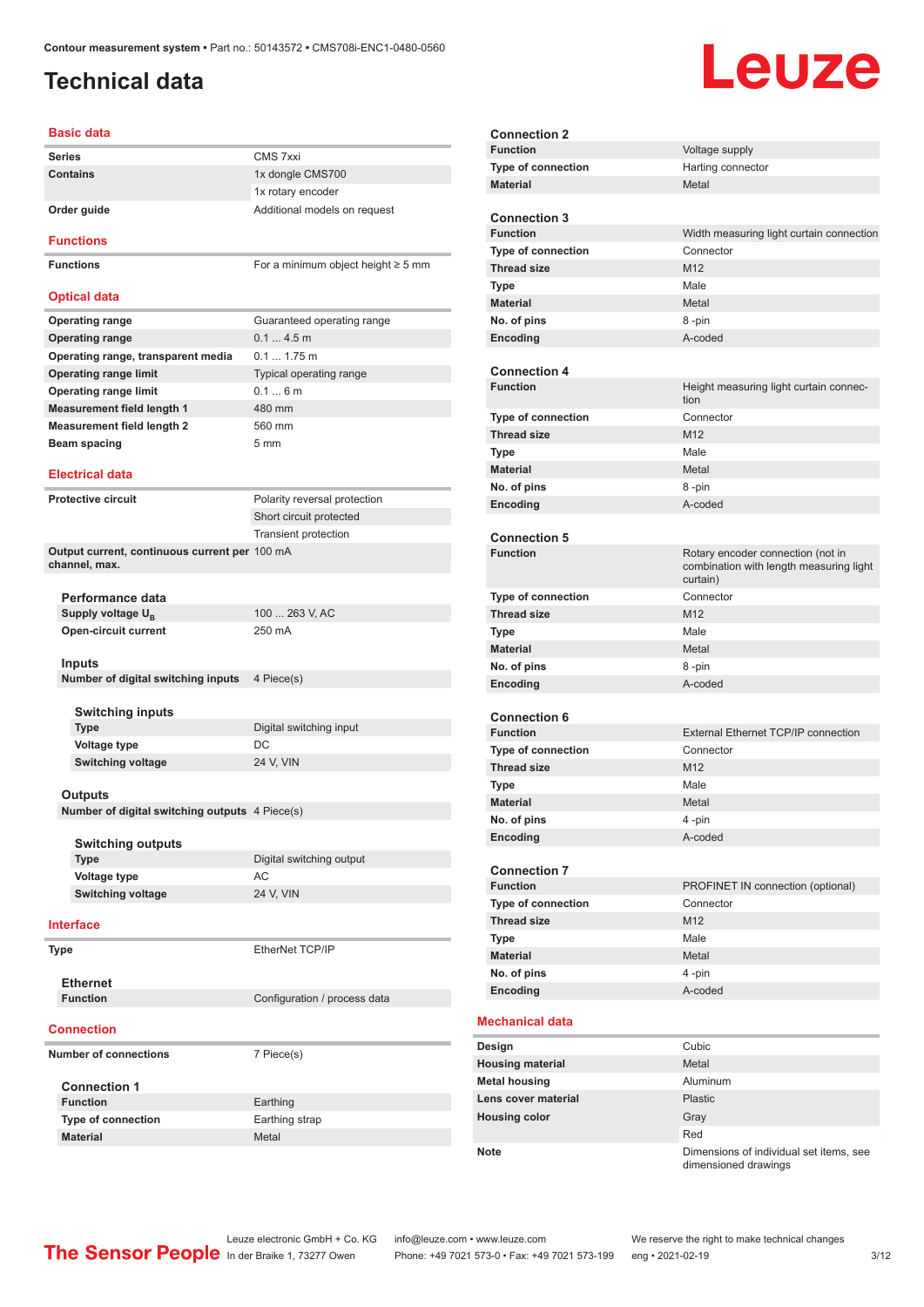# **Technical data**

# Leuze

#### **Operation and display**

| <b>Note</b>                    | This information refers to the switch<br>cabinet |
|--------------------------------|--------------------------------------------------|
| Type of display                | I FD                                             |
| <b>Number of LEDs</b>          | 3 Piece(s)                                       |
| Type of configuration          | performed via webConfig                          |
| <b>Operational controls</b>    | Rotary switch                                    |
| <b>Environmental data</b>      |                                                  |
| Ambient temperature, operation | 045 °C                                           |

**Ambient temperature, storage** -20 ... 70 °C

**Classification**

| 90314990 |
|----------|
| 27270910 |
| 27270910 |
| 27270910 |
| 27270910 |
| 27270910 |
| EC002549 |
| EC002549 |
| EC002549 |
|          |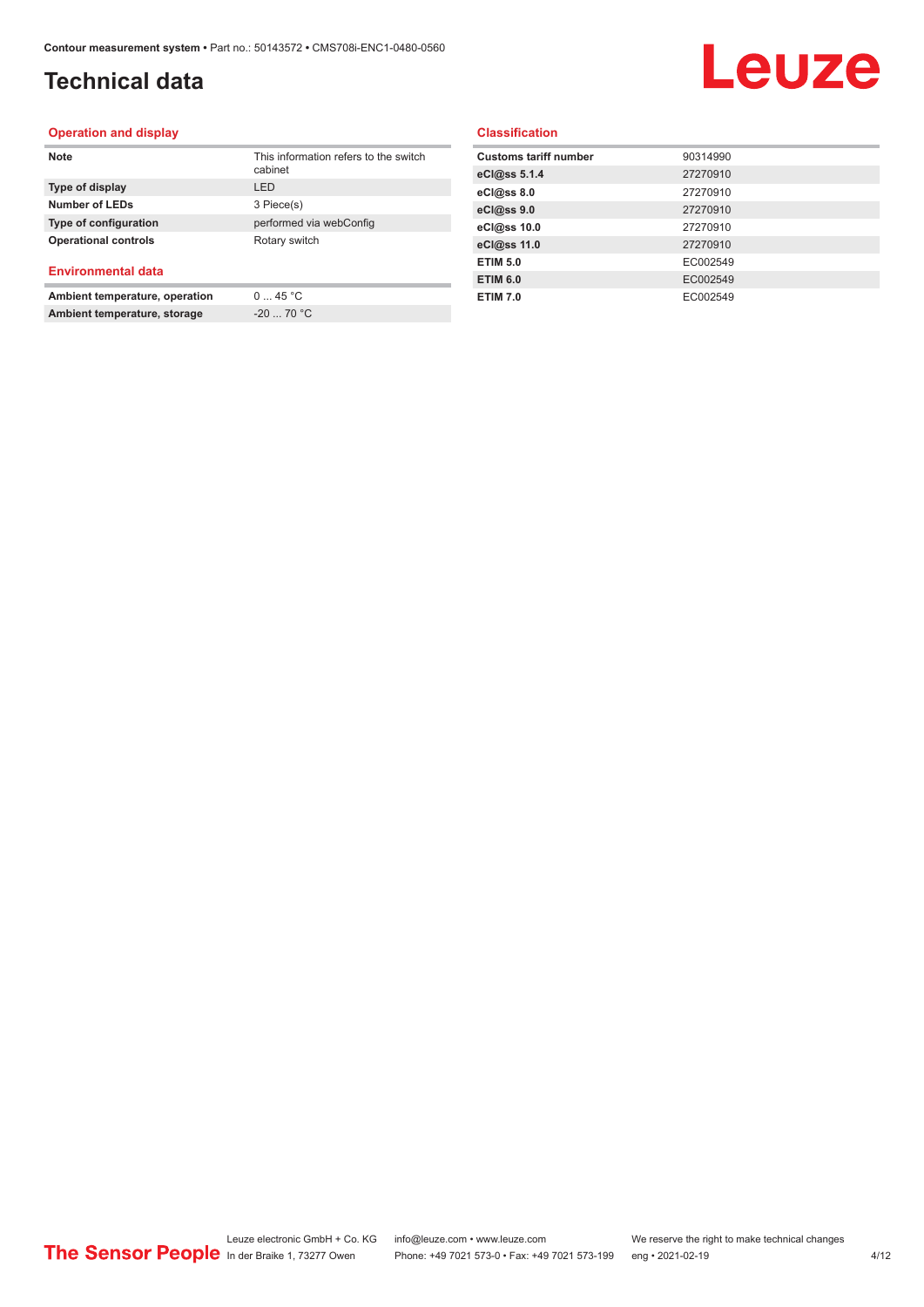<span id="page-4-0"></span>All dimensions in millimeters

Light curtain transmitter and receiver



Y 2.5 mm

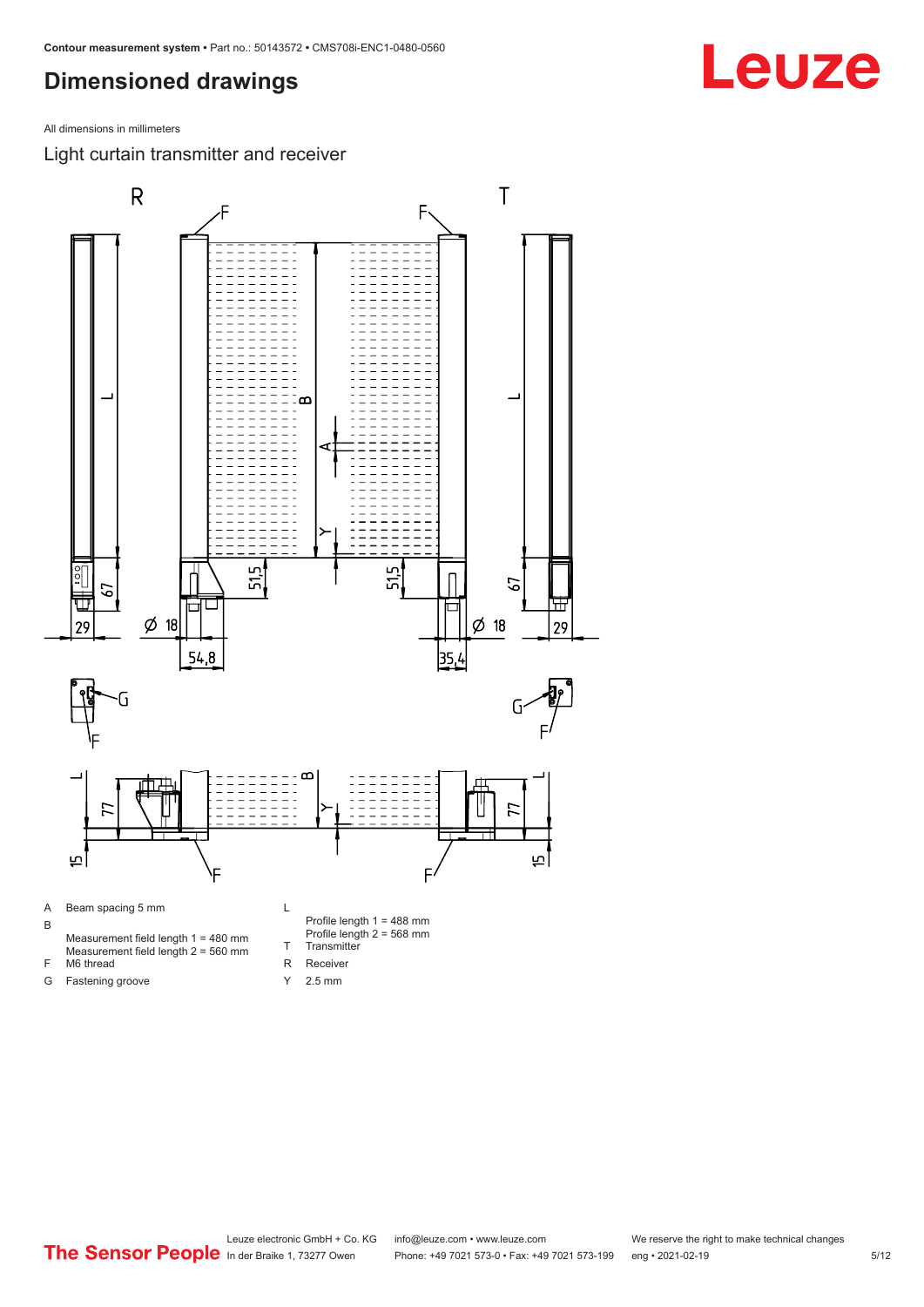# Leuze

### Switch cabinet





210



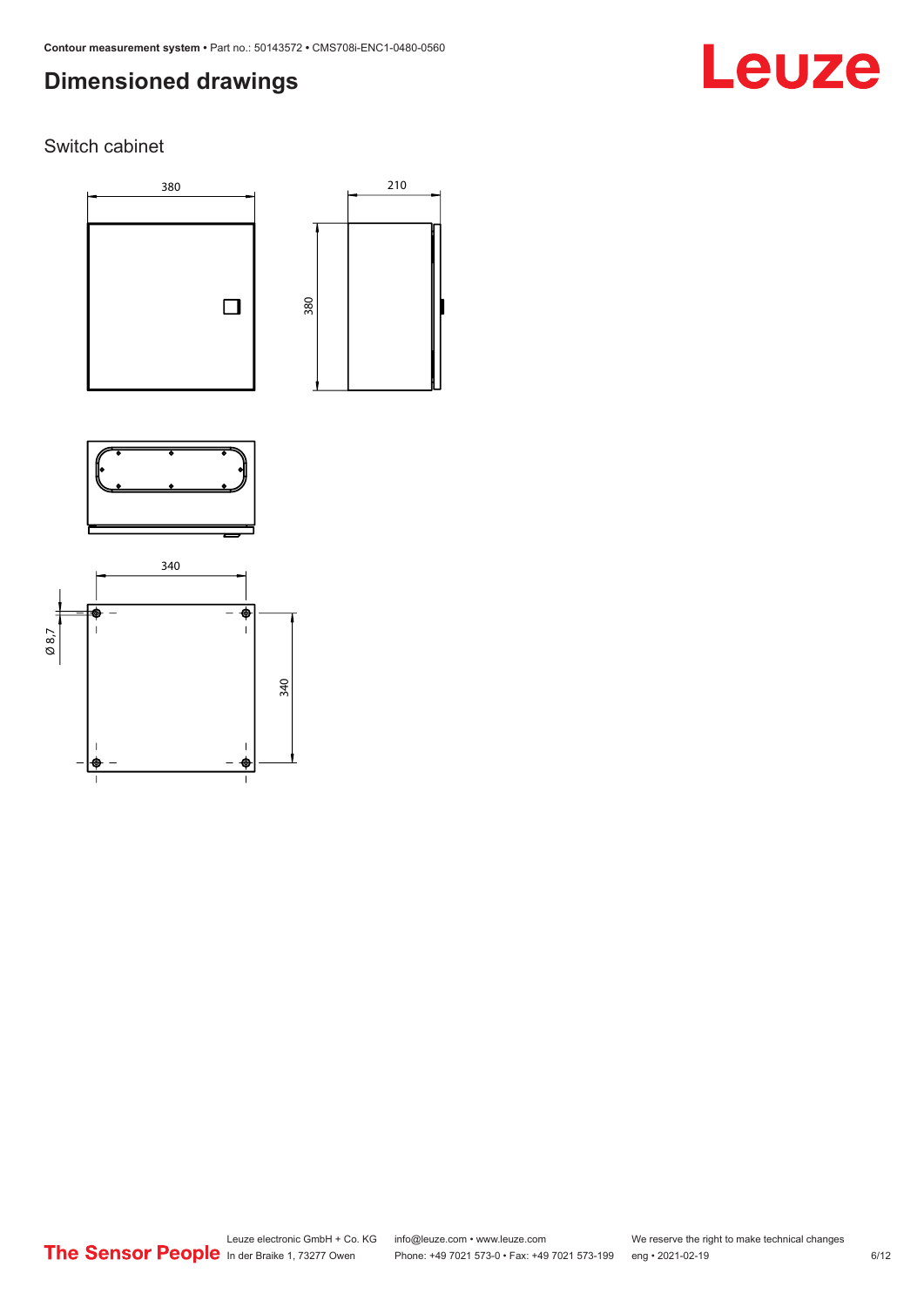# **Leuze**

Rotary encoders



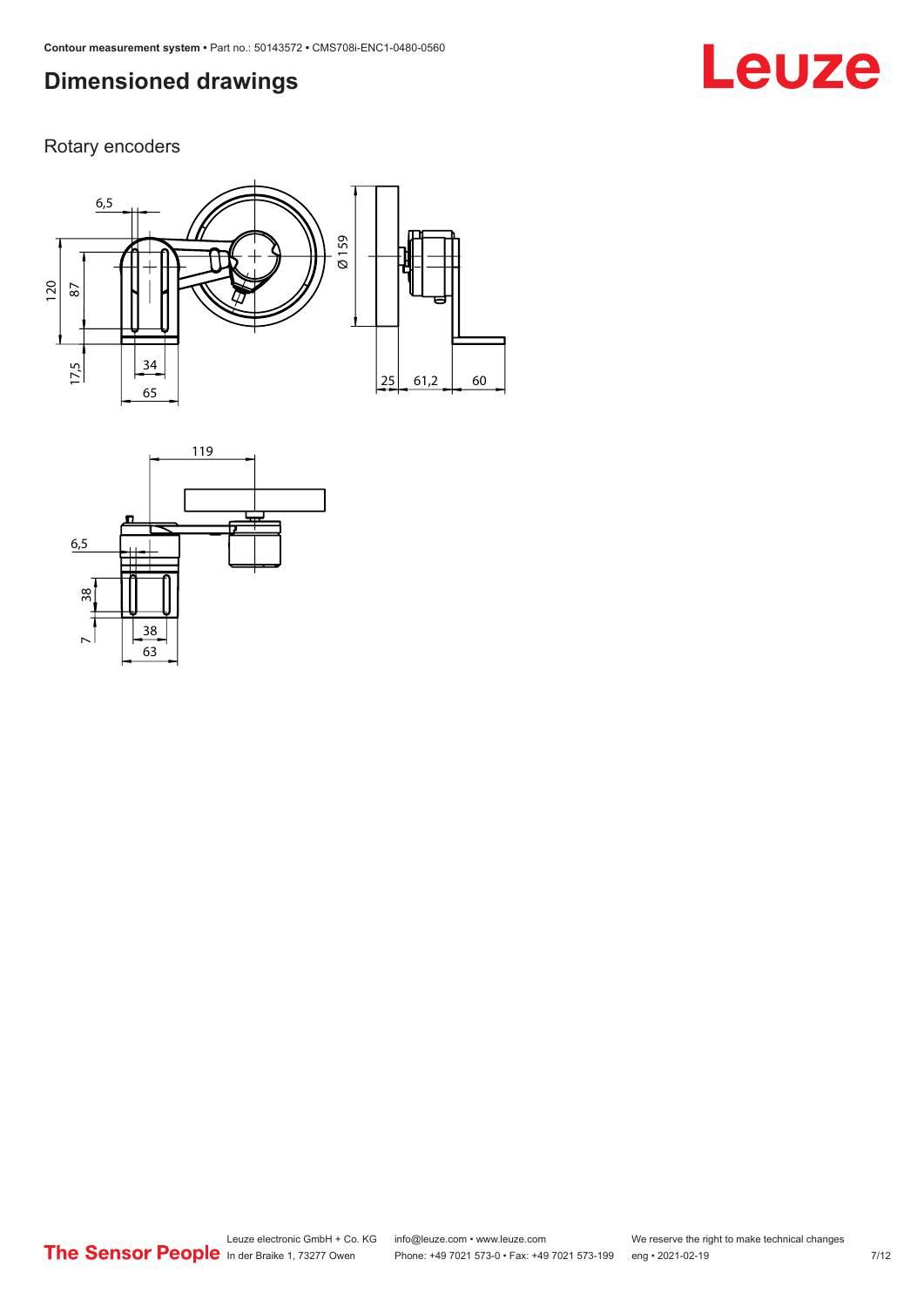<span id="page-7-0"></span>Mounting bracket







# **Electrical connection**

| <b>Connection 1</b> |                                          |
|---------------------|------------------------------------------|
| <b>Function</b>     | Earthing                                 |
| Type of connection  | Earthing strap                           |
| <b>Material</b>     | Metal                                    |
|                     |                                          |
| <b>Connection 2</b> | <b>XS1000</b>                            |
| <b>Function</b>     | Voltage supply                           |
| Type of connection  | Harting connector                        |
| <b>Material</b>     | Metal                                    |
|                     |                                          |
| <b>Connection 3</b> | <b>XS1301</b>                            |
| <b>Function</b>     | Width measuring light curtain connection |
| Type of connection  | Connector                                |
| <b>Thread size</b>  | M12                                      |
| <b>Type</b>         | Male                                     |
| <b>Material</b>     | Metal                                    |
| No. of pins         | 8-pin                                    |
| Encoding            | A-coded                                  |

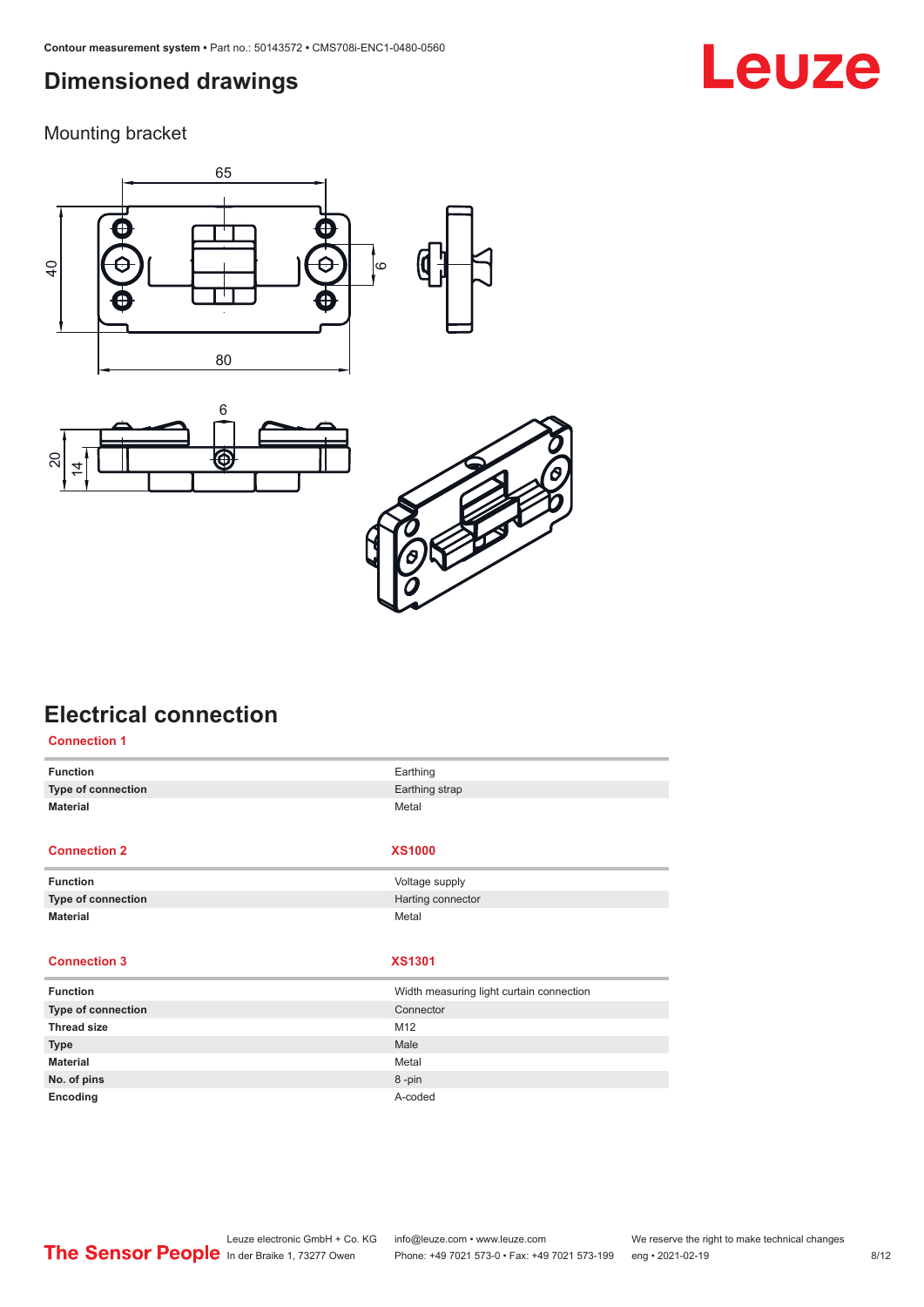# **Electrical connection**

| Pin                     | <b>Pin assignment</b> |
|-------------------------|-----------------------|
| 1                       | $V +$                 |
| $\overline{\mathbf{c}}$ | IO <sub>1</sub>       |
| 3                       | GND                   |
| 4                       | IO-Link               |
| 5                       | IO <sub>2</sub>       |
| 6                       | IO3                   |
| 7                       | IO <sub>4</sub>       |
| 8                       | <b>GND</b>            |
|                         |                       |

### **Connection 4 XS1302**

| <b>Function</b>           | Height measuring light curtain connection |
|---------------------------|-------------------------------------------|
| <b>Type of connection</b> | Connector                                 |
| <b>Thread size</b>        | M <sub>12</sub>                           |
| <b>Type</b>               | Male                                      |
| <b>Material</b>           | Metal                                     |
| No. of pins               | 8-pin                                     |
| Encoding                  | A-coded                                   |

#### **Pin Pin assignment**

|                | $V +$           |
|----------------|-----------------|
| $\overline{2}$ | IO <sub>1</sub> |
| 3              | GND             |
| $\overline{4}$ | IO-Link         |
| 5              | IO <sub>2</sub> |
| 6              | IO3             |
| 7              | IO4             |
| 8              | GND             |
|                |                 |



**Connection 5 XS1400**

| <b>Function</b>           | Rotary encoder connection (not in combination with<br>length measuring light curtain) |
|---------------------------|---------------------------------------------------------------------------------------|
| <b>Type of connection</b> | Connector                                                                             |
| <b>Thread size</b>        | M <sub>12</sub>                                                                       |
| Type                      | Male                                                                                  |
| Material                  | Metal                                                                                 |
| No. of pins               | 8-pin                                                                                 |
| Encoding                  | A-coded                                                                               |

### **Pin Pin assignment**

|                | U-             |
|----------------|----------------|
| $\overline{2}$ | $U +$          |
| 3              | $\overline{A}$ |
| $\overline{4}$ | B              |
| 5              | N              |
| 6              | A inv.         |
| 7              | B inv.         |
| 8              | N inv.         |
| 9              | Shield         |
|                |                |



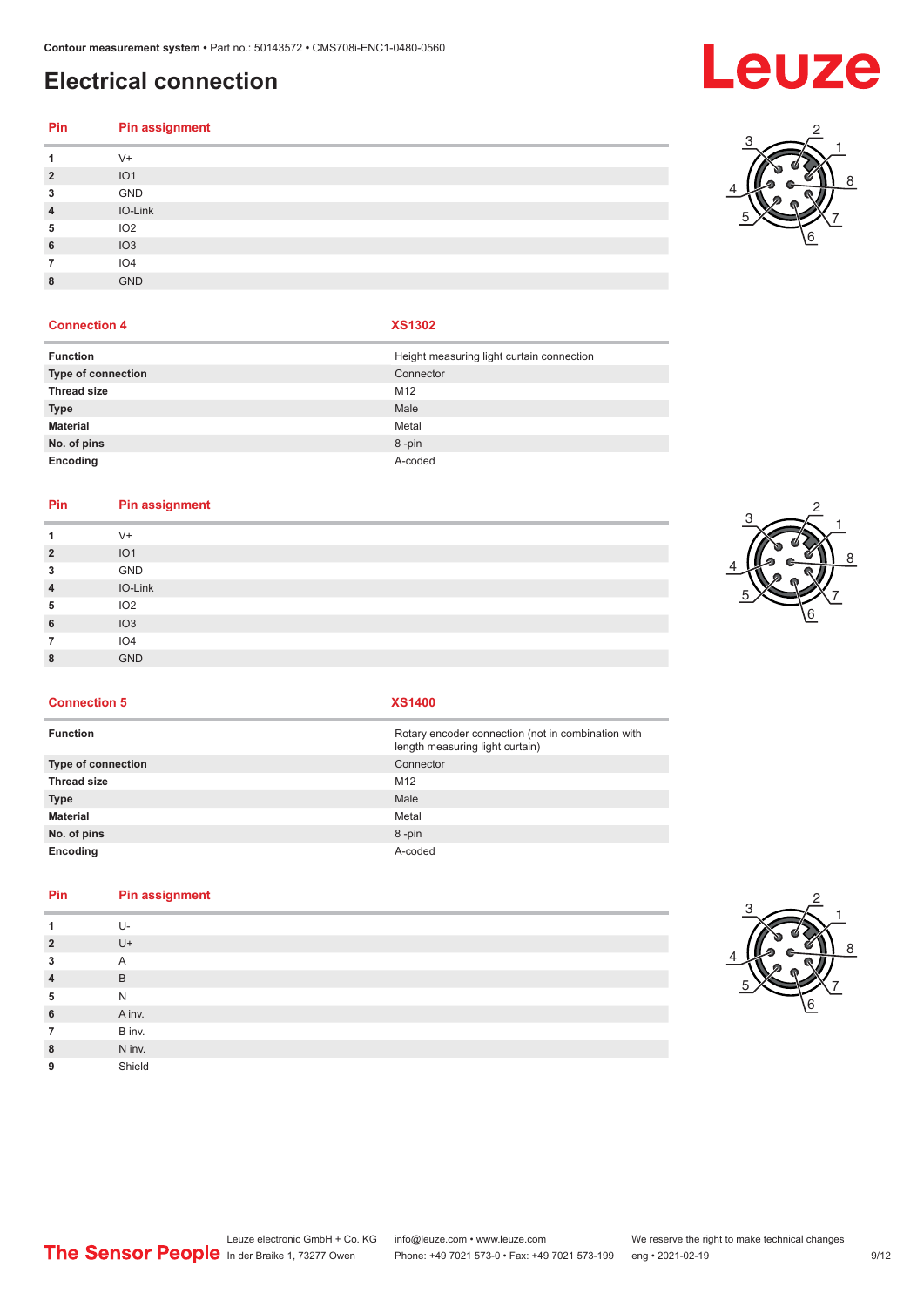# **Electrical connection**

#### **Connection 6 XETH1**

| <b>Function</b>    | External Ethernet TCP/IP connection |
|--------------------|-------------------------------------|
| Type of connection | Connector                           |
| <b>Thread size</b> | M <sub>12</sub>                     |
| <b>Type</b>        | Male                                |
| <b>Material</b>    | Metal                               |
| No. of pins        | $4 - pin$                           |
| Encoding           | A-coded                             |

### **Pin Pin assignment**

| $\boldsymbol{A}$ | .     |
|------------------|-------|
| $\overline{2}$   | $RD+$ |
| $\mathbf{3}$     | TD-   |
| $\overline{4}$   | RD-   |



#### **Connection 7 XS1100**

| <b>Function</b>    | PROFINET IN connection (optional) |
|--------------------|-----------------------------------|
| Type of connection | Connector                         |
| <b>Thread size</b> | M12                               |
| <b>Type</b>        | Male                              |
| <b>Material</b>    | Metal                             |
| No. of pins        | $4 - pin$                         |
| Encoding           | A-coded                           |

#### **Pin Pin assignment**

| $\overline{A}$ | TD+   |
|----------------|-------|
| $\overline{2}$ | $RD+$ |
| 3              | TD-   |
| $\overline{4}$ | RD-   |



# Leuze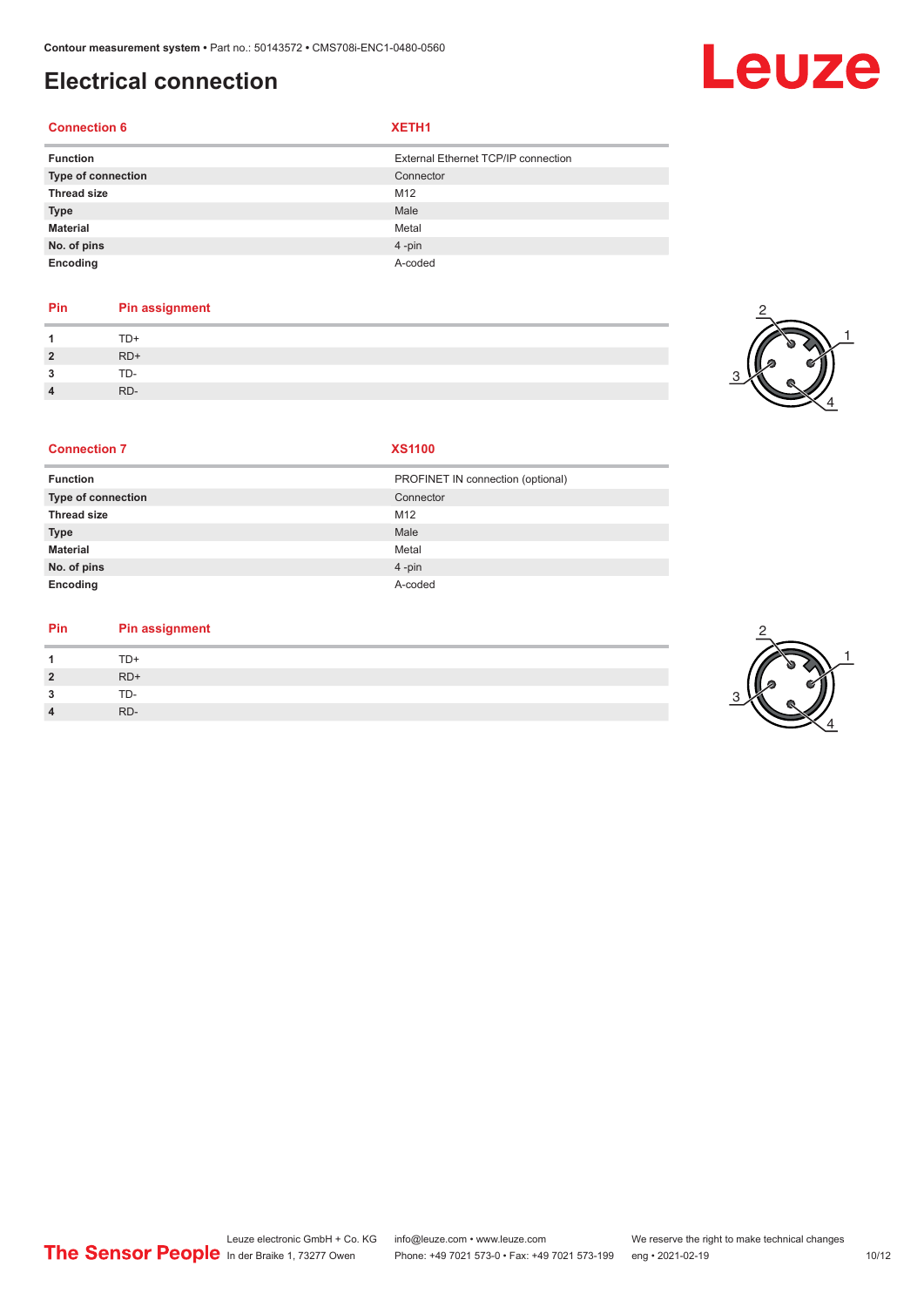## <span id="page-10-0"></span>**Diagrams**



x Total measuring length from width and height measuring light curtain [mm]

y Max. conveyor speed [m/s]

### **Notes**



### **Accessories**

# Connection technology - Interconnection cables

|   |                      | Part no. | <b>Designation</b>              | <b>Article</b>        | <b>Description</b>                                                                                                                                                                         |
|---|----------------------|----------|---------------------------------|-----------------------|--------------------------------------------------------------------------------------------------------------------------------------------------------------------------------------------|
| œ | ٢.,<br>t<br><b>O</b> | 50135082 | KSS ET-M12-4A-<br>RJ45-A-P7-100 | Interconnection cable | Suitable for interface: Ethernet<br>Connection 1: Connector, M12, Axial, Male, D-coded, 4-pin<br>Connection 2: RJ45<br>Shielded: Yes<br>Cable length: 10,000 mm<br>Sheathing material: PUR |

Leuze